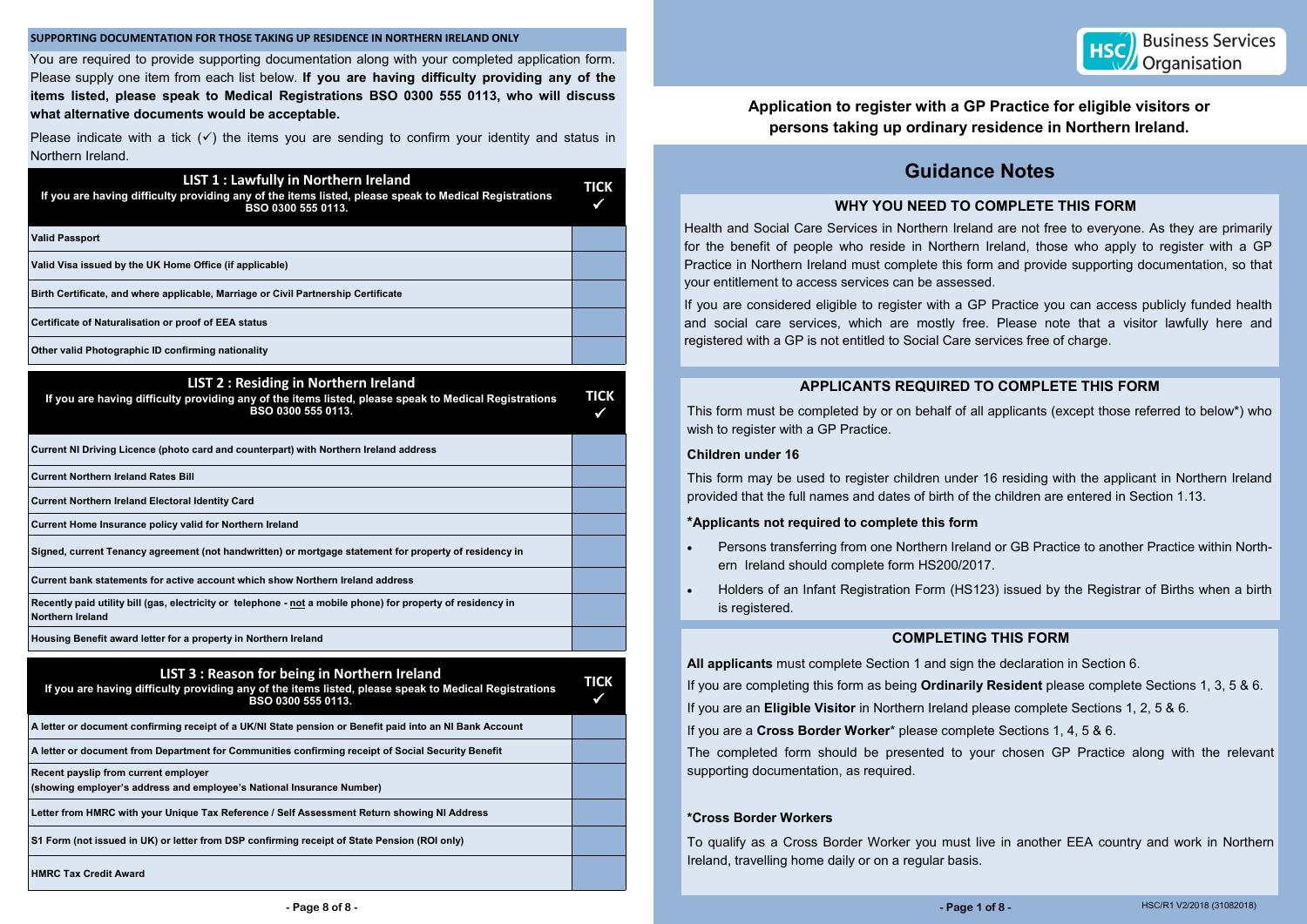## **How we use your information**

## **Categories of Entitlement**

## **Ordinarily Resident in Northern Ireland:**

Persons coming to Northern Ireland to live are required to meet the 'Ordinarily Resident Test' in Northern Ireland, i.e. you must be lawfully residing in Northern Ireland and have an identifiable and settled purpose here.

To satisfy this test you must have indefinite leave to remain in the United Kingdom (UK), and provide proof of your settled purpose e.g. to work, and confirmation of your **Northern Ireland address.** 

## **Eligible Visitor:**

An eligible visitor is a visitor to Northern Ireland who is lawfully present in Northern Ireland and satisfies a relevant exemption from charges such as students, workers and asylum seekers in accordance with the Health and Personal Social Services Provision of Health Services to Persons Not Ordinarily Resident Regulations (Northern Ireland) 2015.

- **5.** Lawful Residence for 12 months;
- **6.** Presence for work, study or to settle;
- **8.** Reciprocal Agreements;
- **9.** Refugees, Asylum Seekers and children in care;
- **10.** Victims of Human Trafficking;
- **11.** Exceptional Humanitarian Reasons;
- **12.** Diplomats;
- **13**. NATO Forces;
- **14.** Long term Visits by UK Pensioners;
- **15.** War pensioners and armed forces compensation scheme payment recipients;
- **16.** HM UK Forces/ Crown Servants and others;
- **17.** Former Residents working overseas;
- **18.** Missionaries for organisation established in UK;
- **19.** Prisoners and detainees;
- **20.** Employees on UK Registered Ships;
- **22.** Family members of visitors.

For further information please visit:

<http://www.hscbusiness.hscni.net/services/1785.htm>

If you require assistance or have any queries about this form please contact: Medical Registration Business Services Organisation Tel: 0300 555 0113

The Business Services Organisation is a Data Controller under the General Data Protection Regulation (GDPR). We hold information for the purposes specified in our Privacy notice and outlined in our notification to the Information Commissioner. We may get information about you from statutory agencies, as may be appropriate or we may give information to them but only be as the law permits and/or to:

- check the accuracy of the information provided;
- to determine eligibility to register with a GP in Northern Ireland;
- prevent or detect crime;
- protect public funds.

Details of our **Privacy** Notice can be found at:

**<http://www.hscbusiness.hscni.net/services/2953.htm>** or by contacting us using the details below.

### **WHAT YOU MUST NOW DO**

Return the completed form along with relevant supporting documentation to the GP Practice at which you wish to register.

**This document is available on the BSO website in minority languages to assist applicants where English is not their first language.** 

**SECTION 7 : To be completed by doctor willing to accept the person for inclusion on the GP Practice list**

I accept this person to be registered (and any children under 16 named in Section 1) for inclusion in my Practice list if entitled to receive General Medical Services.

|                  | Doctor's signature: |
|------------------|---------------------|
| Doctor's cypher: |                     |

Date:

**SECTION 8 : Voluntary Consent or Organ Donation (optional)**

I want to register my details on the NHS Organ Donor Register as someone whose organs/tissue may be used for transplantation after my death. Please tick the boxes that apply.

All of my organs and tissue  $\Box$  or:

Kidneys  $\Box$  Heart  $\Box$  Liver  $\Box$  Corneas  $\Box$  Lungs  $\Box$  Pancreas  $\Box$ 

By joining the register you are giving your agreement for your organs and tissue to be used for transplantation to save or enhance the lives of others after your death. For more information, please ask at reception for an information leaflet or visit www.uktransplant.org.uk, or call 08456060400.

Patient's signature:

Date:

| Signature:         |  |
|--------------------|--|
| <b>Print Name:</b> |  |
| Relationship       |  |
| to person:         |  |
| Date:              |  |

| Signature:         |  |
|--------------------|--|
| <b>Print Name:</b> |  |
| Date:              |  |

As the person named in Section 1 lacks capacity I am signing this application on their behalf.

### **SECTION 6 Continued :**

You should note that if you do not provide the information relating to your entitlement, this may affect your ability to access Health and Social Care Services in Northern Ireland, including registration with a GP Practice.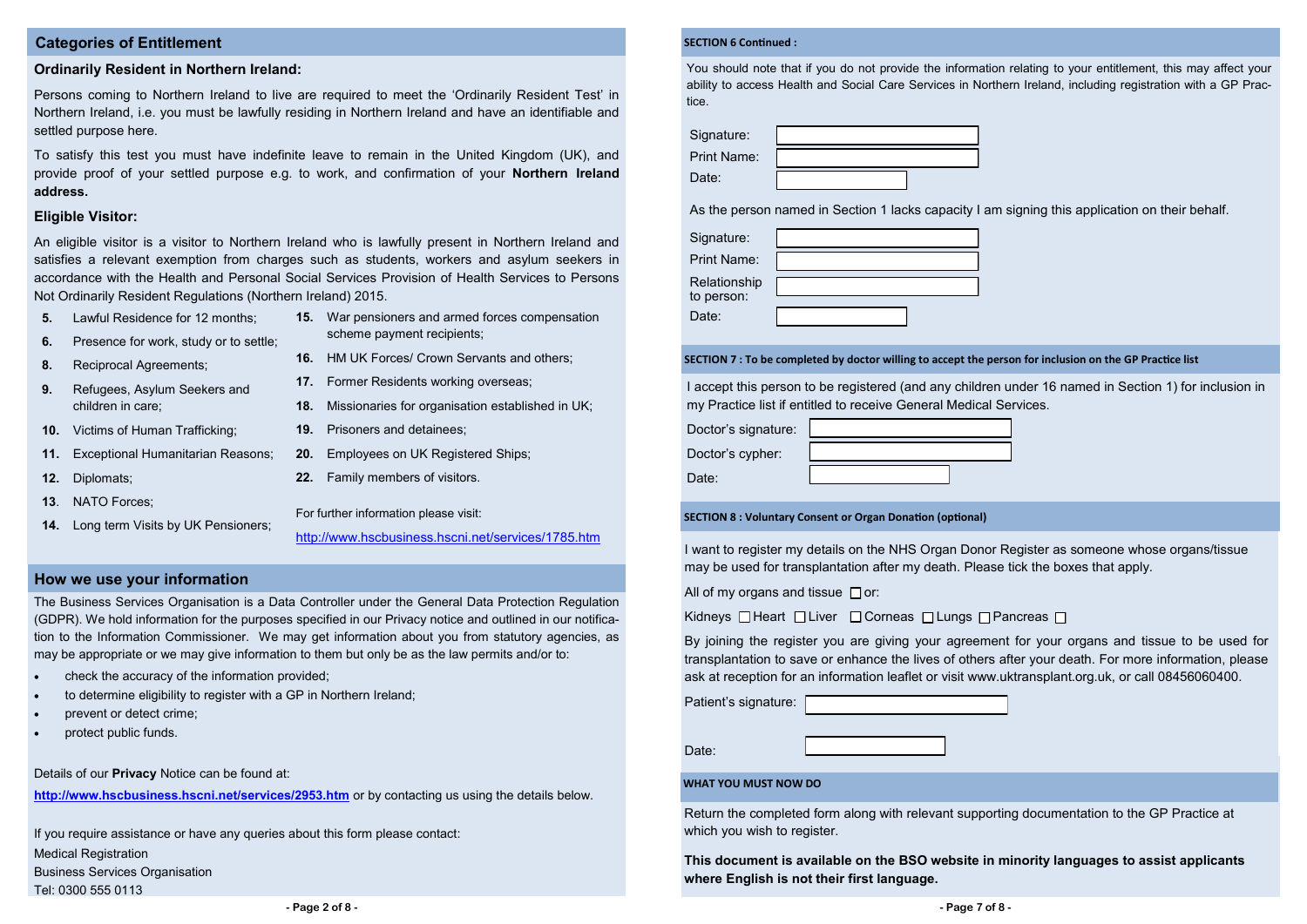In order to apply to access Health and Social Care Services in Northern Ireland you must read and sign the declaration on page 7.

I wish to apply for Health Service registration in Northern Ireland, on the basis that I am ordinarily resident or an eligible visitor in Northern Ireland and I declare that the information I have given on this form is correct and complete. I understand that if it is not, appropriate action may be taken against me, including cancelling my registration and the recovery of charges.

I understand that by applying to register with a GP Practice in Northern Ireland, my information will be shared to and by the Business Services Organisation, with other bodies including HSC organisations, Fraud Prevention Agencies and Government Bodies such as the Department for Communities, Department of Work and Pensions, Her Majesty's Revenue and Customs, the Home Office, the Health Service Executive the Department of Social Protection and any other government bodies as may be appropriate for the following purposes

| SECTION 4 : Please complete this section if you are a Cross Border Worker                                              |     |                                                                                                    |  |  |
|------------------------------------------------------------------------------------------------------------------------|-----|----------------------------------------------------------------------------------------------------|--|--|
| 4.1<br>Please state your National Insurance No:<br>Go to 4.2                                                           | 4.3 | How often do you travel to Northern Ireland<br>to undertake your employment or<br>self employment? |  |  |
| Please provide details of your employer<br>4.2<br>or business:<br>Name of employer/business                            |     | Weekly<br>Daily<br>Monthly<br>Go to 4.4                                                            |  |  |
| <b>Address</b>                                                                                                         | 4.4 | Are you registered with a GP in the<br><b>Republic of Ireland?</b>                                 |  |  |
| Postcode                                                                                                               |     | Go to Section 5<br>Yes<br>Name of Doctor<br>Address                                                |  |  |
| Date employment/self employment<br>commenced<br>Go to 4.3<br>Please Note: To register as a Cross Border Worker you are |     | Postcode                                                                                           |  |  |
| required to supply your most recent payslip showing your<br>employers or business name and address as stated above.    |     | Go to Section 5<br><b>No</b>                                                                       |  |  |
| <b>SECTION 5: Additional Information</b>                                                                               |     |                                                                                                    |  |  |
| Do you have any additional information you wish to add to your application:                                            |     |                                                                                                    |  |  |

- to check the accuracy of the information provided;
- to determine eligibility to register with a GP in Northern Ireland;
- prevent or detect crime;
- protect public funds.

| Application to register with a GP |  |
|-----------------------------------|--|
| persons taking up ordinary re     |  |

## **SECTION 6 : To be completed by all applicants - Please note: continued on next page**

Yes **Please provide details below (before going to Section 6):**

No Go to Section 6

## **Practice for eligible visitors or persons in Northern Ireland.**

| All applicants must complete Section 1 and<br>provide Photographic ID. |                                                                 |  |  |
|------------------------------------------------------------------------|-----------------------------------------------------------------|--|--|
|                                                                        | <b>SECTION 1 : Details of registering patient</b>               |  |  |
| 1.1                                                                    | Title:<br><b>Miss</b><br>Mr<br><b>Mrs</b><br><b>Ms</b><br>Other |  |  |
| 1.2                                                                    | Surname:                                                        |  |  |
| 1.3                                                                    | <b>Previous Surname:</b>                                        |  |  |
| 1.4                                                                    | Forename(s) (in full):                                          |  |  |
| 1.5                                                                    | Date of Birth:                                                  |  |  |
| 1.6                                                                    | Gender:<br>  Female<br>Male                                     |  |  |
| 1.7                                                                    | <b>Country of Birth:</b>                                        |  |  |
| 1.8                                                                    | Daytime phone number:                                           |  |  |
|                                                                        | The BSO may contact you regarding your<br>application.          |  |  |
| 1.9                                                                    | <b>Current address in Northern Ireland:</b>                     |  |  |
|                                                                        |                                                                 |  |  |
| 1.10                                                                   | Postcode<br>If you have an address outside Northern             |  |  |
|                                                                        | Ireland, please provide details:                                |  |  |
|                                                                        |                                                                 |  |  |
|                                                                        | Postcode                                                        |  |  |
| 1.11                                                                   | Health and Care Number, if known:                               |  |  |

| 1.12                | Name and address of GP Practice you wish<br>to register with in Northern Ireland:   |  |  |  |  |
|---------------------|-------------------------------------------------------------------------------------|--|--|--|--|
| Name of GP Practice |                                                                                     |  |  |  |  |
|                     |                                                                                     |  |  |  |  |
|                     | Address                                                                             |  |  |  |  |
|                     |                                                                                     |  |  |  |  |
|                     |                                                                                     |  |  |  |  |
|                     |                                                                                     |  |  |  |  |
|                     | Postcode                                                                            |  |  |  |  |
| 1.13                | Previously registered in Northern Ireland                                           |  |  |  |  |
|                     | Yes<br>No                                                                           |  |  |  |  |
|                     |                                                                                     |  |  |  |  |
|                     | Name of previous GP Practice in NI                                                  |  |  |  |  |
|                     |                                                                                     |  |  |  |  |
|                     | Address                                                                             |  |  |  |  |
|                     |                                                                                     |  |  |  |  |
|                     |                                                                                     |  |  |  |  |
|                     | Postcode                                                                            |  |  |  |  |
|                     |                                                                                     |  |  |  |  |
| 1.14                | If you are registering children under 16<br>years old residing with you in Northern |  |  |  |  |
|                     | Ireland, please give their details below.                                           |  |  |  |  |
| 1                   | Surname                                                                             |  |  |  |  |
|                     | Forename                                                                            |  |  |  |  |
|                     | Gender<br>Male<br>Female                                                            |  |  |  |  |
|                     | Date of Birth                                                                       |  |  |  |  |
|                     | Country of Birth                                                                    |  |  |  |  |
|                     |                                                                                     |  |  |  |  |
| 2                   | Surname                                                                             |  |  |  |  |
|                     | Forename                                                                            |  |  |  |  |
|                     | Gender<br>Male<br>Female                                                            |  |  |  |  |
|                     | Date of Birth                                                                       |  |  |  |  |
|                     | Country of Birth                                                                    |  |  |  |  |
| 3                   | Surname                                                                             |  |  |  |  |
|                     | Forename                                                                            |  |  |  |  |
|                     | Gender<br>Male<br>Female                                                            |  |  |  |  |
|                     | Date of Birth                                                                       |  |  |  |  |
|                     | Country of Birth                                                                    |  |  |  |  |
|                     |                                                                                     |  |  |  |  |